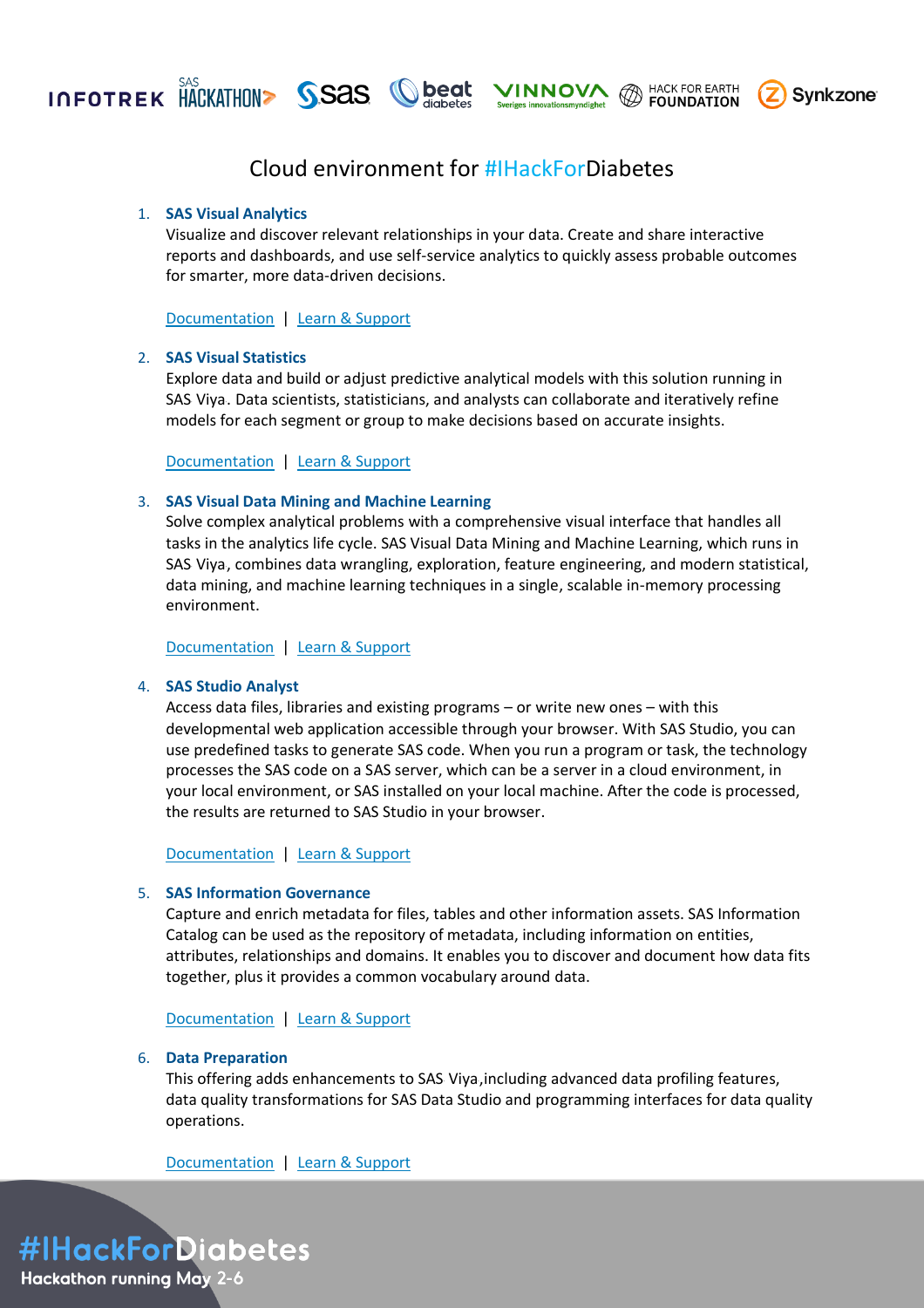

7. **SAS/QC**

Improve products, optimize processes and increase levels of customer satisfaction with statistical process control software. SAS/QC enables you to go beyond basic process control to incorporate more advanced statistical analyses for additional insights into processes and product improvements.

**VINNOVA** HACK FOR EARTH

**Synkzone** 

[Documentation](https://documentation.sas.com/doc/en/qcug/15.2/titlepage.htm#documentation) | [Learn & Support](https://support.sas.com/en/software/sas-qc-support.html)

# 8. **SAS Econometrics**

Running in SAS® Viya®, SAS Econometrics provides a resilient, distributed, and scriptable method of conducting advanced econometric modeling and time series analysis. It also provides a programming entry point for econometricians in research, government, and industry (especially insurance and financial services) and uses the speed, scalability, and elasticity of the SAS in-memory environment. SAS Econometrics includes SAS/ETS® and requires SAS® Visual Analytics.

[Documentation](https://documentation.sas.com/doc/en/pgmsascdc/default/casecon/titlepage.htm#documentation) | [Learn & Support](https://support.sas.com/en/software/sas-econometrics.html)

# 9. **SAS Optimization**

Analysts, data scientists and other optimization professionals can identify actions that will produce the best results with this programming entry point, running in SAS® Viya®. By accessing the LP, MILP, network and QP optimization solvers from SAS® clients or from clients other than SAS (Python, Lua, Java and R), you can leverage the speed, scalability and elasticity of the SAS in-memory environment. SAS Optimization requires SAS® Visual Analytics and includes SAS/OR®.

[Documentation](https://documentation.sas.com/doc/en/pgmsascdc/default/casmopt/titlepage.htm#documentation) | [Learn & Support](https://support.sas.com/en/software/optimization.html)

## 10. **SAS Visual Forecasting**

Quickly produce a large number of reliable forecasts with an open forecasting ecosystem. SAS Visual Forecasting, which requires SAS® Visual Analytics and runs in SAS® Viya®, provides a resilient, distributed time series analysis and scripting environment for cloud computing. It also provides automatic model generation, variable and event selection, parameter optimization, model selection and forecast generation.

[Documentation](https://documentation.sas.com/doc/en/capcdc/default/vfcdc/vfwlcm/home.htm#documentation) | [Learn & Support](https://support.sas.com/en/software/visual-forecasting-support.html)

# 11. **SAS Visual Text Analytics**

Gain insights from data with a combination of natural language processing, machine learning and linguistic rules. SAS Visual Text Analytics in SAS® Viya® uses context to provide a comprehensive solution to the challenge of identifying and categorizing key textual data. You can build models (based on training documents) that analyze and categorize a set of documents, then customize them to realize the value of your text-based data.

[Documentation](https://documentation.sas.com/doc/en/capcdc/default/ctxtcdc/ctxtwlcm/home.htm#documentation) | [Learn & Support](https://support.sas.com/en/software/visual-text-analytics-support.html)